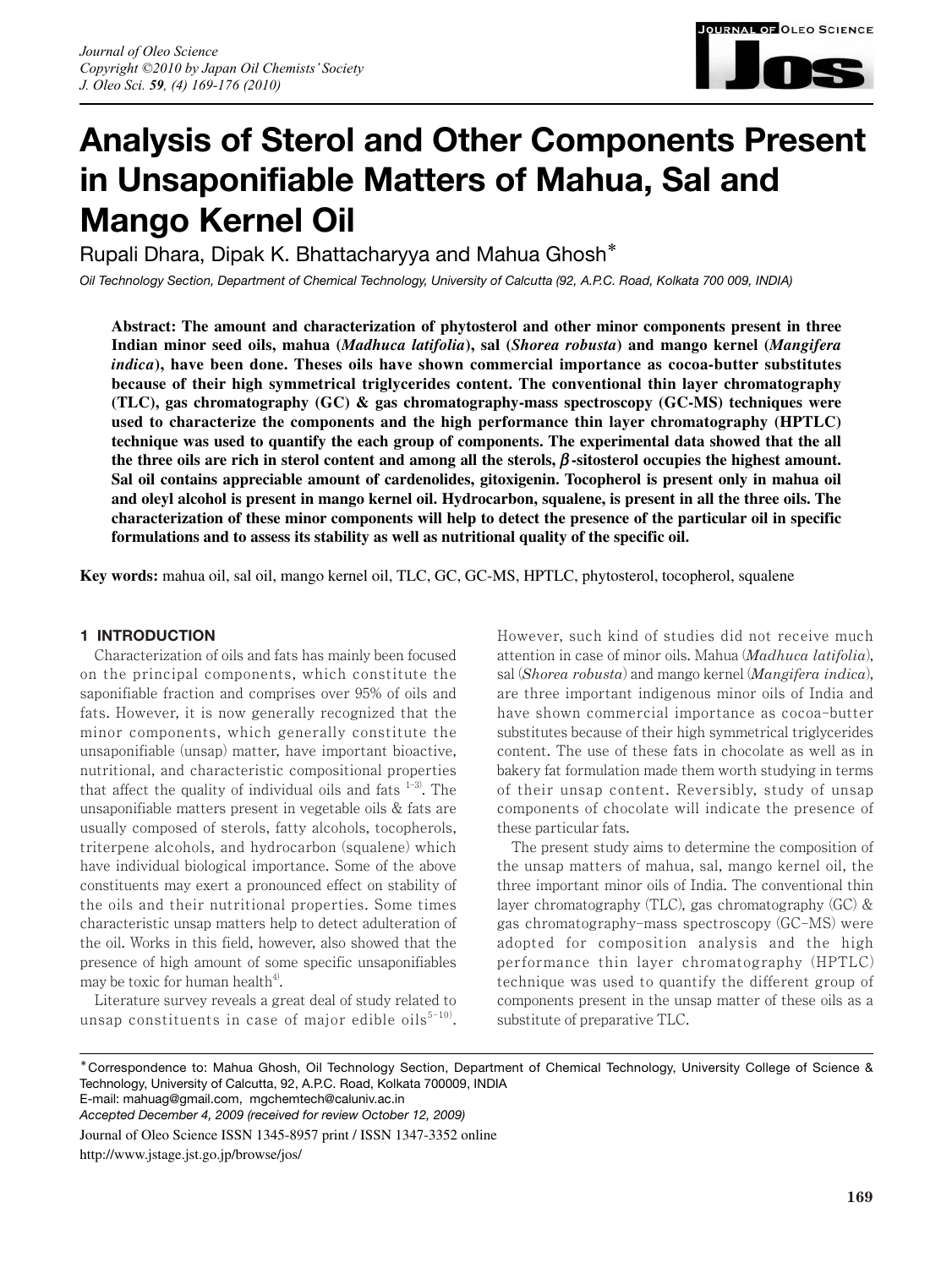## **2 EXPERIMENTAL PROCEDURES**

### 2.1 Materials

All the oils were supplied by Progressive Exim Ltd., Raipur, India, in two consecutive years 2007 & 2008. All solvents & reagents used were of analytical grade and procured from SRL India Ltd.

## 2.2 Methods

#### 2.2.1 Isolation of unsap matters from oils

Unsaponifibale matters were isolated from the specific oils by standard AOCS method. Oil samples were saponified by refluxing with 0.5 (N) ethanolic potassium hydroxide in presence of pyrogallol. After refluxing for 2 h on a water bath the unsap matters were extracted with petroleum ether, washed with water, dried over anhydrous sodium sulphate and finally flushed with nitrogen for solvent evaporation. The dry residue was dissolved in chromatographic grade hexane and passed through a Chromabond silica SPE cartridge. The filtrate was then dried and re–dissolved in HPLC grade hexane for further analysis.

The unsaponifiables obtained were first separated into sterol and other fractions by preparative TLC & HPTLC. The quantitative analysis was done by HPTLC and the qualitative analysis was done by GC & GCMS after extracting them from TLC plates. Pure  $\beta$ –sitosterol, oleyl alcohol, hydrocarbon and unsap matter obtained from rice bran oil were used as standard for identification of unknown components.

#### 2.2.2 TLC analysis

Unsaponifiable matter was fractionated on  $20 \times 20$  cm plates spread with a 0.2 mm layer of Silica gel G (Merck). The plate was developed with 8:2 hexane: diethyl ether solvent with a continuous flow development<sup>11)</sup>. The plate was sprayed with a 0.01% rhodamine 6G solution in ethanol and observed under UV light (3600A). Four separate zones containing highly polar compounds namely sterols & methyl sterols, tri–terpene alcohols, fatty alcohols and less polar compound like hydrocarbons respectively (from lower edge to solvent front) were observed.

### 2.2.3 Preparative TLC analysis

The same procedure of TLC was followed but with the higher amount of sample and instead of spots, samples were fractionated in bands. The bands were visualized by adsorbing iodine, different fractions were marked, and the each fraction was scrapped off from the TLC plate after the complete evaporation of iodine. The fractions were extracted completely from silica gel by repeated extraction with petroleum–ether and diethyl ether (1:1). Finally the solvent was evaporated off and the pure fractions obtained were weighed and stored for further analysis.

## 2.2.4 HPTLC Analysis

Hexane solutions of the unsaponifiable matters obtained from sal, mahua and mango kernel fat were prepared by the combined stirring and sonication procedure to get a clear test solution for spotting on the HPTLC plates. Rice bran unsap was used as standard  $(5 \text{ mgmL}^{-1})$  in hexane<sup>12</sup>. Analyses were performed on TLC aluminium sheets 20 cm  $\times$  20 cm Silica Gel 60 F<sub>254</sub> plates (Merck, Germany) with concentrating zone, 19 channels, and fluorescent indicator. Plates were developed to a distance of solvent front 65.0 mm, application position was 8.0mm, vol 10 mL, solvent system used to develop plate was di–ethyl–ether: hexane = 33:66 in a CANMAG–HPTLC twin–trough chamber  $10 \times 10$ cm, temperature was kept at 25˚C, lined with a saturation pad (Analtech, Newark, DE, USA) and the chamber was equilibrated with the mobile phase for 15 min before inserting the plate. Approximately 30 mL mobile phase (15 mL in the trough containing the plate and 15 mL in the trough containing the pad) were used for each development, which required approximately 20 min. After development, the plates were air–dried in a fumehood, for 5 min and sample and standard zones were quantified by linear scanning at 200 nm by using a CAMAG–HPTLC Scanner 3<sup>"</sup> (Scanner 3\_ 130214" S/N 130214) with a D<sub>2</sub> source,  $(5 \times 0.45$  mm, micro) and a scanning speed of 20 mm/sec, data resolution 100 µm/step. The WINCATS–3 software controlling the densitometer produced a calibration plot by linear regression relating standard zone weights to their scan areas, and the experimental weight of unsaponifiables in samples was automatically interpolated from the calibration curve.

The analysis was validated by standard addition analysis. A test solution (1000 µL) was mixed with stock solution (50.0  $\mu$ L) to double the unsap concentration. The difference between the mean experimental weights and the weight added was calculated to determine the accuracy of the method. Precision (repeatability) was validated by spotting six 8.00– $\mu$ L volumes of one sample on the same plate and calculating the relative standard deviation (RSD) of the experimental weights.

2.2.5 Fatty acid composition of oil by GC

Methyl esters of three oils were prepared by the method described by Litchfield $13$  and the fatty acid composition was determined by GC analysis using an analytical gas chromatography (Agilent 6890 Series Gas chromatograph) equipped with a Flame Ionization Detector (FID) and HP–5 capillary column (J & W Scientific Columns From Agilent Technologies) of 30 m length with 0.25 mm (i.d) and 0.25 mm (film thickness). The GC inlet temperature and FID detector temperature was maintained at 250˚C and oven temperature was maintained at 250˚C for 2 min, then temp was increased at 10°C /min, upto 280°C, then 20 min hold at 280°C. The gas flow was  $1 \text{ mL/min}$ , 300mL/min and 30 mL/min for  $N_2$ ,  $H_2$  and air respectively.

### 2.2.6 Sterol analysis by GC

The quantitative analysis of sterol was done by GC. The GC (make: Agilent, model: 6890 N) instrument used was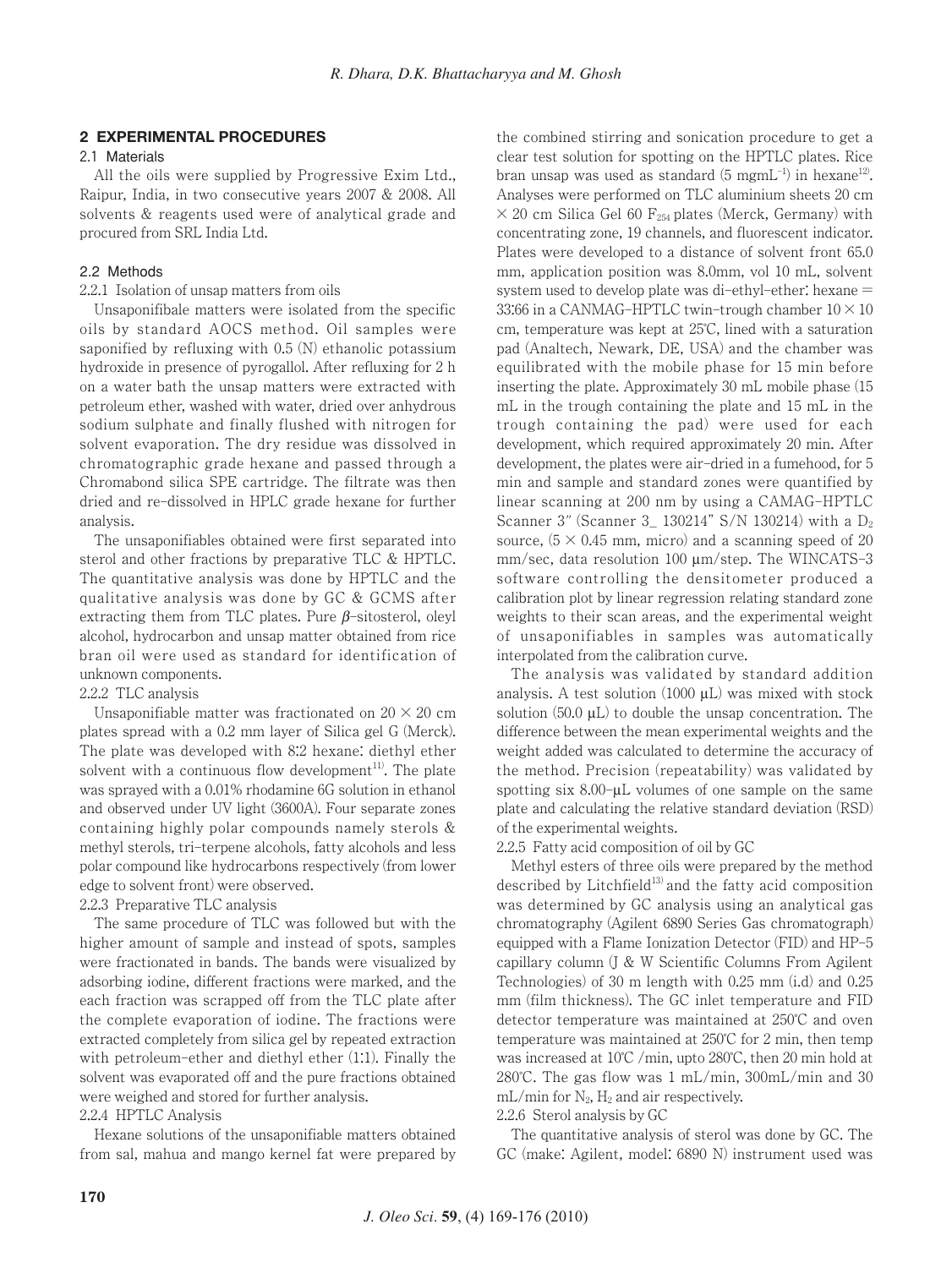equipped with FID detector and capillary HP 5 column (30 mL, 0.32mm I.D, 0.25  $\mu$ m FT). N<sub>2</sub>, H<sub>2</sub> and airflow rate was maintained at 1 mL/min, 30 mL/min and 300mL/min respectively. Inlet & detector temperature was kept at 250°C & 275°C respectively and the oven temperature was programmed as 65–230–280˚C with 1 min hold at 65˚C and increase rate of  $20^{\circ}$ C/min and 1 min hold up to  $230^{\circ}$ C and 8˚C/min with 24 min hold up to 280˚C.

#### 2.2.7 GCMS analysis

Gas chromatographic analysis was carried out on a Varian–Chrompack CP–3800 coupled to Varian–Chrompack Saturn 2200 MS under electron impact ionisation (70 eV). The MS scan range was 40–650 atomic mass units (AMU). The chromatographic column for the analysis was a fused silica WCOT capillary column  $(30 \text{ m} \times 0.25 \text{ mm})$  i. d.; VF-5 MS, 0.25  $\mu$ m). The carrier gas used was helium at a flow rate of 1.0 mL/min. Samples were analysed with the column held initially at 70˚C for 1.5 min and then increased to  $200^{\circ}$ C with  $10^{\circ}$ C/min heating rate. Finally temperature was increased to 280°C and hold for 20 min. The injection was performed in split less mode at 250˚C. The identification of the individual components was done by Wiley and NIST mass spectral library on the basis of the mass fragments and e/Z values of each component.

2.2.8 Data analysis

Unless otherwise stated, experiments for determination of phytosterols and other compounds by HPTLC, GC and GC–MS analyses were carried out in triplicate sets of each oil sample and samples of two consecutive years were analysed and results are expressed as mean values ±SD.

### **3 RESULTS**

### 3.1 Fatty acid composition of three oils

Fatty acid composition as shown in Table1 indicates that mahua *(Madhuca latifolia*) oil contains fatty acids palmitic (16:0) 21.3%, stearic (18:0) 24.3%, oleic (18:1) 36.7%, linoleic (18:2) 15.2% and arachidic (20:0) 1.3%. Sal oil (*Shorea robusta*) contains fatty acids palmitic (16:0) 6.9%, stearic (18:0) 41.4%, oleic (18:1) 43.2%, linoleic (18:2) 4.2% and arachidic (20:0) 6.8%. Mango kernel oil (*Mangifera indica*) contains fatty acids palmitic (16:0) 8.4%, stearic

(18:0) 41.4%, oleic (18:1) 43.2%, linoleic (18:2) 4.2% and arachidic (20:0) 2.3%.

#### 3.2 Analysis of unsap matter present in three oils

Total unsap matter content of mahua oil is 2.4% where as sal and mango kernel contain 2.02% and 2.01% of unsap respectively (Table 2). The unsap matter of each oil contains methyl sterol & sterol, triterpene alcohol, fatty alcohol and hydrocarbon in varying amounts. Only Sal oil contains 12.37% of an unidentified component (Ia) which when further analysed by GCMS, was identified as 'gitoxigenin' by measuring the ion fragmentations obtained from GC–MS which is a cardenolides and usually found in plant origin<sup>14)</sup>.

### 3.3 Analysis of sterol fraction

The analysis of the sterol fraction of the three oils was done by GC and identified by measuring the relative retention time of the individual sterols separated and comparing with standards (Tables 3 & 4). Mahua oil contains campesterol (0.97%), stigmasterol (7.47%), b–sitosterol (64.78%), ∆<sup>5</sup> –Avenasterol (9.53%), ∆7 –stigmasterol (4.08%), and ∆7–Avenasterol (9.67%); Sal oil contains campesterol (0.97%), stigmasterol (22.7%),  $\beta$ −sitosterol (59.41%), ∆<sup>5</sup>−Avenasterol (1.7%), ∆<sup>7</sup>−stigmasterol (3.26%), and  $\Delta^{7}$ -Avenasterol (11.76%); Mango kernel contains campesterol  $(0.07\%)$ , stigmasterol  $(10.66\%)$ ,  $\beta$ -sitosterol (58.63%),  $\Delta^5$ –Avenasterol (10.19%),  $\Delta^7$ –stigmasterol(4.34%), and  $\Delta^{7}$ -Avenasterol (19.10%).

### 3.4 Total composition analysis

The GC–MS analyses of unsap matter of three oils are presented in the Tables 5, 6 & 7 (also vide Figs. 1, 2 and 3). On the basis of the mass fragmentation pattern of each component, the NIST library indicates that Mahua oil (Table 5) contains squalene, tocopherol, campesterol, stigmasterol, β-sitosterol, Δ $^5$ –avenasterol, Δ $^7$ –stigmasterol,  $\Delta^{7}$ avenasterol,  $\alpha$ –amyrin &  $\beta$ –amyrin etc. Sal oil contains (Table 6) gitoxigenin, phytol, squalene, campesterol, stigmasterol, β-sitosterol, Δ $^5$ –avenasterol, Δ $^7$ –stigmasterol,  $\Delta^{7}$ avenasterol,  $\alpha$ –amyrin/  $\beta$ –amyrin, lupeol etc. Mango kernel oil (Table 7) contains oleyl alcohol, lupeol, squalene, campesterol, stigmasterol, β-sitosterol, ∆<sup>5</sup>-avenasterol,  $\Delta^7$ -stigmasterol, and  $\Delta^{7-}$  avenasterol etc.

**Table 1** Fatty Acid Composition of Mahua, Sal and Mango Kernel Oil.

| Name of the oil  | Fatty acid composition $(\% w/w)$ |                                                                 |                   |                   |                |  |
|------------------|-----------------------------------|-----------------------------------------------------------------|-------------------|-------------------|----------------|--|
|                  | C16:0                             | C18:0                                                           | C <sub>18:1</sub> | C <sub>18:2</sub> | C20:0          |  |
| Mahua oil        |                                   | $21.3 \pm 1.01$ $24.3 \pm 0.30$ $36.7 \pm 0.27$ $15.2 \pm 0.64$ |                   |                   | $1.3 \pm 0.15$ |  |
| Sal oil          |                                   | $6.9 \pm 0.22$ 41.4 $\pm$ 0.37 37.5 $\pm$ 0.40                  |                   | $1.9 \pm 0.06$    | $6.8 \pm 1.34$ |  |
| Mango kernel oil |                                   | $8.4 \pm 0.12$ $41.4 \pm 0.48$ $43.2 \pm 0.16$                  |                   | $4.2 \pm 0.16$    | $2.3 \pm 0.67$ |  |

Values are averages  $\pm$  SD from six replicate analyses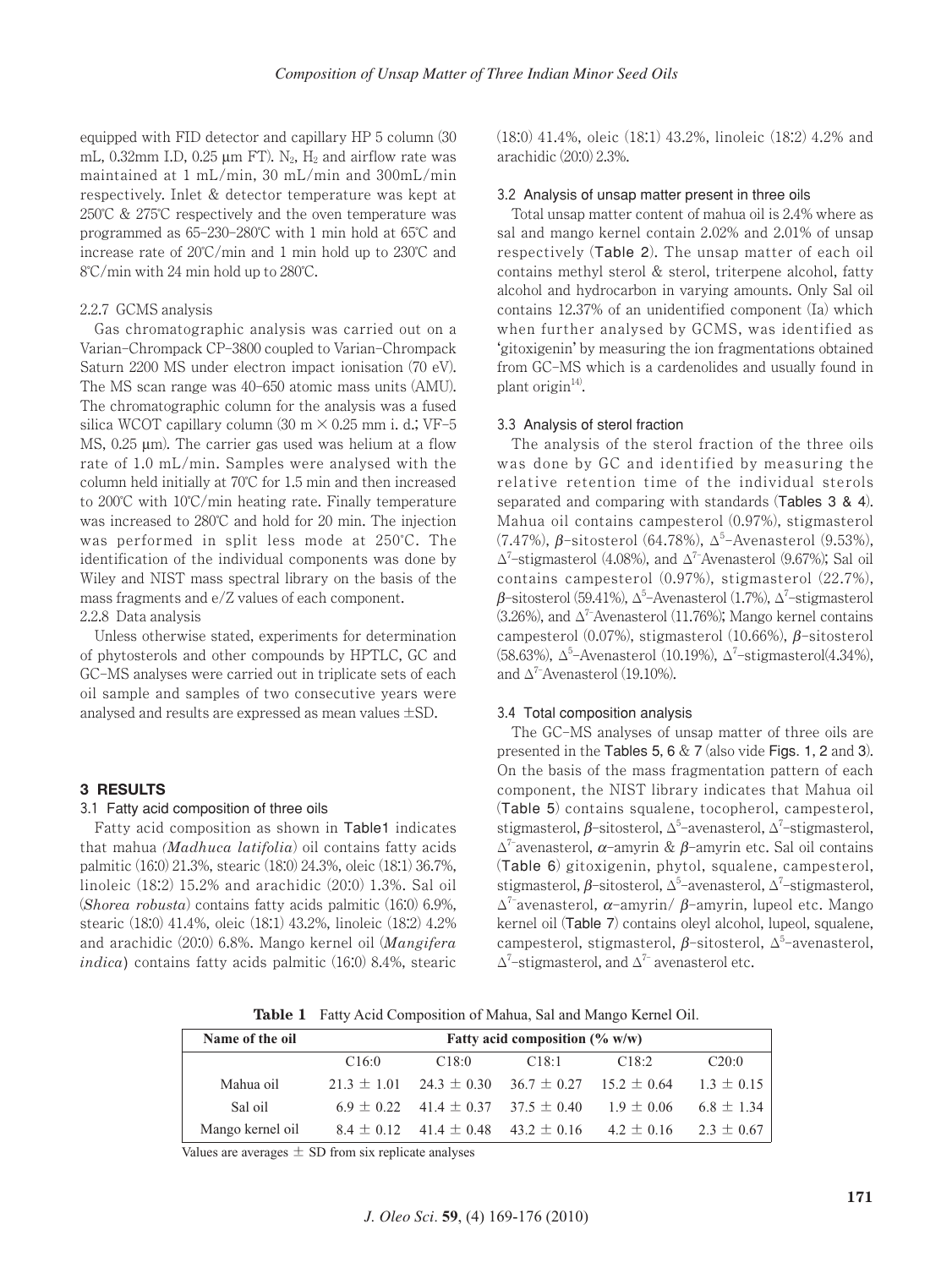## **4 DISCUSSION**

The fatty acid composition of the three oils indicate that these oils are highly suitable for preparing coco butter substitute (CBS) or coco butter equivalents (CBE). The

study has clearly demonstrated how analysis of the constituents of the unsaponifiable matter, i.e. the minor components of seed oils, could be done. These analyses are essential for detailed characterisation of oils and fats. As

**Table 2** Percent Content & Composition of Total Unsaponifiable Matter of Three Oils.

| Name of the oil  | Unsap                  | Fraction unsaponifiables $(\% , w/w)$ |                                                  |                 |                  |                  |  |  |
|------------------|------------------------|---------------------------------------|--------------------------------------------------|-----------------|------------------|------------------|--|--|
|                  | matter                 |                                       |                                                  |                 |                  |                  |  |  |
| present in       |                        |                                       |                                                  |                 |                  |                  |  |  |
|                  | $\text{oil}(\%$ , w/w) | Ia                                    |                                                  | H               | Ш                | IV               |  |  |
| Mahua oil        | $2.41 \pm 0.01$        |                                       | $30.19 \pm 0.15$ 39.02 $\pm$ 0.03                |                 | $21.40 \pm 0.5$  | $9.39 \pm 0.6$   |  |  |
| Sal oil          | $2.02 \pm 0.03$        |                                       | $12.84\pm0.10$ 31.84 $\pm$ 0.06 15.89 $\pm$ 0.78 |                 | $10.65 \pm 0.46$ | $28.78 \pm 0.08$ |  |  |
| Mango kernel oil | $2.01 \pm 0.01$        |                                       | $51.37 \pm 0.03$                                 | $7.72 \pm 0.03$ | $7.72 \pm 0.03$  | $33.29 \pm 0.15$ |  |  |

Fraction Ia: unknown layer; Fraction I: Methyl Sterol & Sterol; Fraction II: Triterpenealcohol; Fraction III: Fatty alcohol; Fraction IV: Hydrocarbon

Values are averages  $\pm$  SD from six replicate analyses

|  | Table 3 Relative Retention Time of Sterols in Gas Liquid Chromatogram. |  |  |  |  |
|--|------------------------------------------------------------------------|--|--|--|--|
|--|------------------------------------------------------------------------|--|--|--|--|

| <b>Sterols</b>             | Relative Retention time <sup>a</sup> |
|----------------------------|--------------------------------------|
| Cholesterol                | 0.88                                 |
| Campesterol                | 0.95                                 |
| Stigmasterol               | 0.99                                 |
| $\beta$ -sitosterol        |                                      |
| $\Delta^5$ - Avenasterol   | 1.009                                |
| $\Delta^7$ - stigmasterol  | 1.016                                |
| $\Delta^{7}$ - Avenasterol | 1.020                                |
|                            |                                      |

Relative retention time<sup>a</sup> for  $\beta$ -sitosterol (retention time: 37.237) was taken as 1.00

|                           |      | Composition $(\% w/w)$ according to relative retention time aof individual sterols |               |                                   |                 |                 |                  |
|---------------------------|------|------------------------------------------------------------------------------------|---------------|-----------------------------------|-----------------|-----------------|------------------|
|                           |      | H                                                                                  | Ш<br>IV       |                                   | V               | VI              | VII              |
|                           | 0.88 | 0.95                                                                               | 0.99          | $1*$                              | 1.009           | 1.016           | 1.02             |
| Sterol of Mahua<br>unsap  | tr   | $0.97 \pm 0.02$                                                                    | $7.47\pm0.05$ | $64.78 \pm 0.07$                  | $9.53 \pm 0.13$ | $4.08 \pm 0.02$ | $9.67 \pm 0.02$  |
| Sterol of Sal<br>unsap    | tr   | $1.6 \pm 0.03$                                                                     |               | $22.27 \pm 0.05$ 59.41 $\pm 0.02$ | $1.7 \pm 0.04$  | $3.26 \pm 0.11$ | $11.76 \pm 0.08$ |
| Sterol of Mango<br>kernel | tr   | 0.065                                                                              | 10.66         | 58.63                             | 7.19            | 4.34            | 19.10            |

Relative retention time for  $\beta$ -sitosterol taken as 1.00.\*

I-cholesterol; II-campesterol; III-stigmasterol; IV-β-sitosterol; V-Δ<sup>5</sup>- Avenasterol; VI- $\Delta$ <sup>7</sup>- stigmasterol; VII -  $\Delta$ <sup>7</sup> Avenasterol

Values are averages  $\pm$  SD from six replicate analyses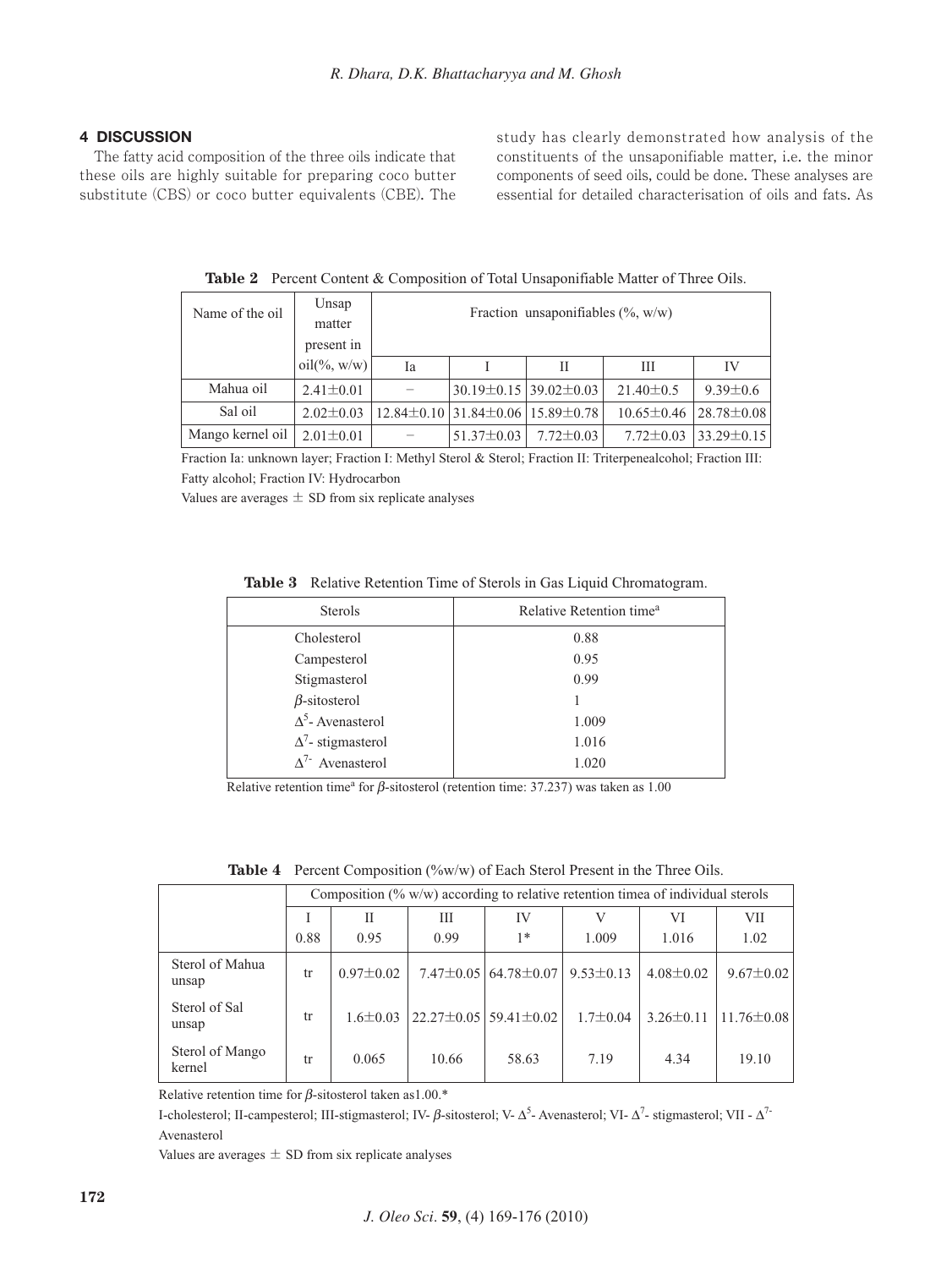| Components<br>identified           | Retention<br>$time(R_t)$ min | Molecular<br>Formula              | <b>MW</b> | Mass fragments                  |
|------------------------------------|------------------------------|-----------------------------------|-----------|---------------------------------|
| Squalene                           | 20.274                       | $C_{30}H_{50}$                    | 410       | 257,189                         |
| Tocopherol                         | 33.240                       | $C_{29}H_{50}O_2$                 | 430       | 165                             |
| Campesterol                        | 35.127                       | $C_{28}H_{48}O$                   | 400       | 315,289,255,213,81              |
| Stigmasterol                       | 37.12                        | C <sub>29</sub> H <sub>48</sub> O | 412       | 300,213,55                      |
| $\beta$ -sitosterol                | 37.237                       | $C_{29}$ H <sub>50</sub> O        | 414       | 382, 329, 303, 213, 105, 81, 55 |
| $\Delta^5$ -Avenasterol            | 37.57                        | $C_{29}$ H <sub>48</sub> O        | 412       | 300.133                         |
| $\Delta^7$ -stigmasterol           | 37.83                        | C <sub>29</sub> H <sub>48</sub> O | 412       | 351,300,159                     |
| $\Delta$ <sup>7-</sup> Avenasterol | 37.98                        | $C_{29}$ H <sub>48</sub> O        | 412       | 394, 300, 133                   |
| $\beta$ -amyrin &                  | 38.233                       | $C_{30}$ H <sub>50</sub> O        | 426       | 218, 189, 147, 122, 95          |
| $\alpha$ -amyrin                   |                              |                                   |           |                                 |

**Table 5** GCMS Analysis of Mahua Oil\* Unsaponifiables.

\*One sample of each year was analysed by GC-MS

| Components<br>identified           | Retention<br>$time(R_t)$ min | Molecular<br>Formula              | <b>MW</b> | Mass fragments                  |
|------------------------------------|------------------------------|-----------------------------------|-----------|---------------------------------|
| Gitoxigenin                        | 17.572                       | $C_{23}H_{34}O_5$                 | 390       | 203,147                         |
| Phytol                             | 19.23                        | $C_{20}H_{40}O$                   | 269       | 123,71,56                       |
| Squalene                           | 28.869                       | $C_{30}H_{50}$                    | 410       | 231, 203, 95, 70                |
| Campesterol                        | 32.889                       | $C_{31}H_{52}O_2$                 | 456       | 315,289,255,213,81              |
| Stigmasterol                       | 35.482                       | $C_{29}H_{48}O$                   | 412       | 300,213,55                      |
| $\beta$ -sitosterol                | 37.142                       | $C_{29}$ H <sub>50</sub> O        | 414       | 382, 329, 303, 213, 105, 81, 55 |
| $\Delta^5$ -Avenasterol            | 37.57                        | C <sub>29</sub> H <sub>48</sub> O | 412       | 300,133                         |
| $\Delta'$ -stigmasterol            | 37.83                        | $C_{29}$ H <sub>48</sub> O        | 412       | 351,300,255,159                 |
| $\Delta$ <sup>7-</sup> Avenasterol | 37.98                        | $C_{29}$ H <sub>48</sub> O        | 412       | 394, 300, 255, 133              |
| $\alpha$ -amyrin/ $\beta$ -amyrin  | 38.001                       | $C_{30}$ H <sub>50</sub> O        | 426       | 218, 189, 147, 122              |
| Lupeol                             | 39.08                        | $C_{30}$ H <sub>50</sub> O        | 426       | 257, 207, 190, 147, 121, 95, 68 |
|                                    |                              |                                   |           |                                 |

Table 6 **GCMS** Analysis of Sal Oil\* Unsaponifiables.

\*One sample of each year was analysed by GC-MS

Table 7 GCMS Analysis of Mango Kernel Oil\* Unsaponifiables.

| Components                           | Retention       | Molecular                           | <b>MW</b> | Mass fragments                  |
|--------------------------------------|-----------------|-------------------------------------|-----------|---------------------------------|
| identified                           | $time(R_t)$ min | Formula                             |           |                                 |
| Oleyl alcohol                        | 18.567          | $C_{18}H_{36}O$                     | 268       | 137,109                         |
| Squalene                             | 28.913          | $C_{30}$ H <sub>50</sub>            | 410       | 231, 203, 123                   |
| Campesterol                          | 35.153          | $C_{28}$ H <sub>44</sub> O          | 396       | 367, 315, 289, 255, 213, 81     |
| Stigmasterol                         | 35.945          | $C_{29}$ H <sub>48</sub> O          | 412       | 394, 351, 300, 255, 159, 133    |
| $\beta$ - sitosterol                 | 37.204          | $C_{29}$ H <sub>50</sub> O $C_{29}$ | 414       | 382, 329, 303, 213, 105, 81, 55 |
| $\Delta^5$ - Avenasterol             | 37.57           | $H_{48}$ O                          | 412       | 394, 300, 133                   |
| $\Delta$ <sup>'</sup> - stigmasterol | 37.83           | $C_{29}$ H <sub>48</sub> O          | 412       | 351,300,255,159                 |
| $\Lambda^{7}$ - Avenasterol          | 37.98           | $C_{29}$ H <sub>48</sub> O          | 412       | 394, 300, 255, 133              |

\*One sample of each year was analysed by GC-MS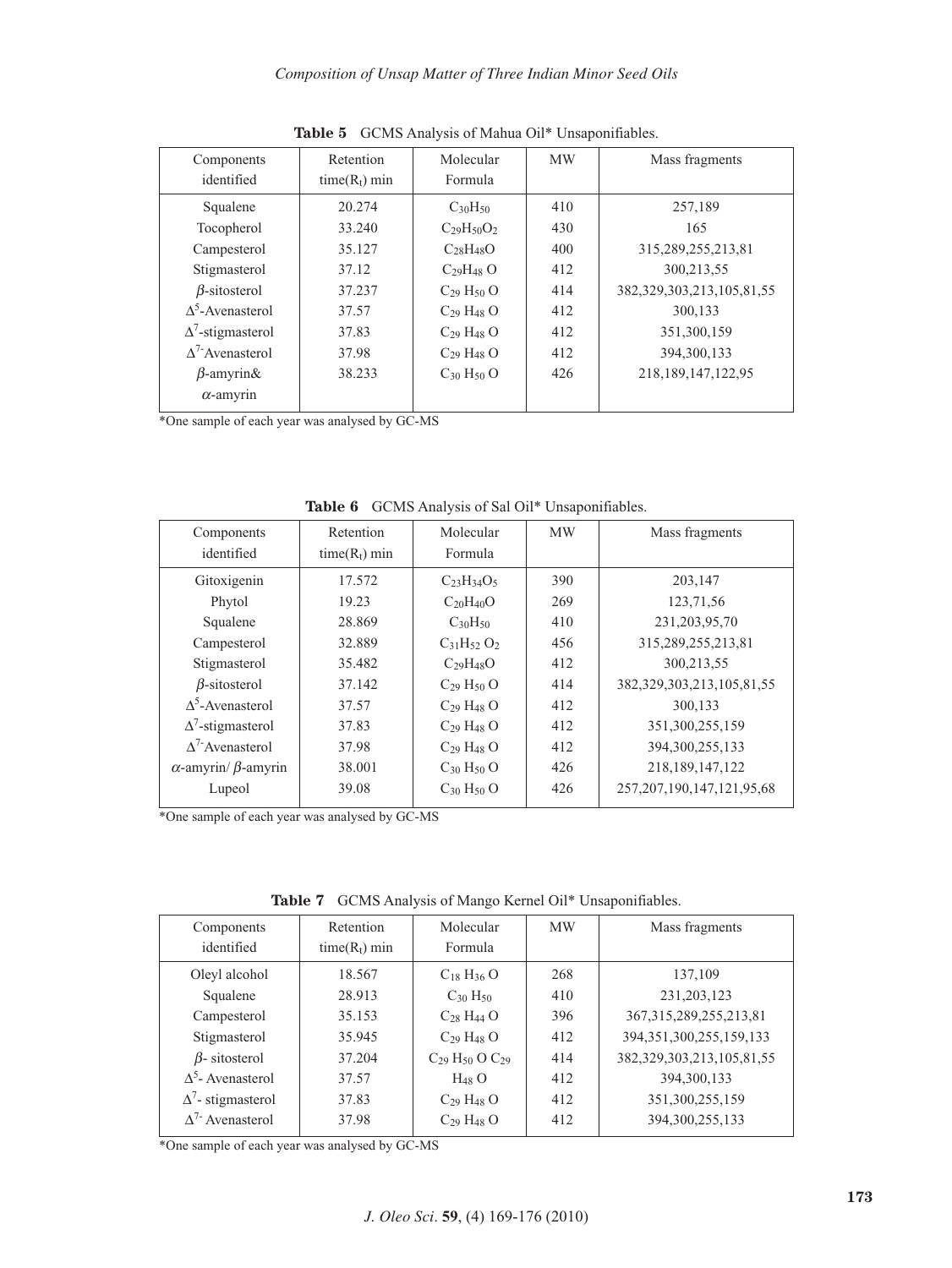

**Fig. 1** TIC Profiles of the Unsaponifiable Matter of Mahua Oil by GC–MS in the Full–mode Scan at 70 eV.



**Fig. 2** TIC Profiles of the Unsaponifiable Matter of Sal Oil by GC–MS in the Full–mode Scan at 70 eV.

*J. Oleo Sci*. **59**, (4) 169-176 (2010)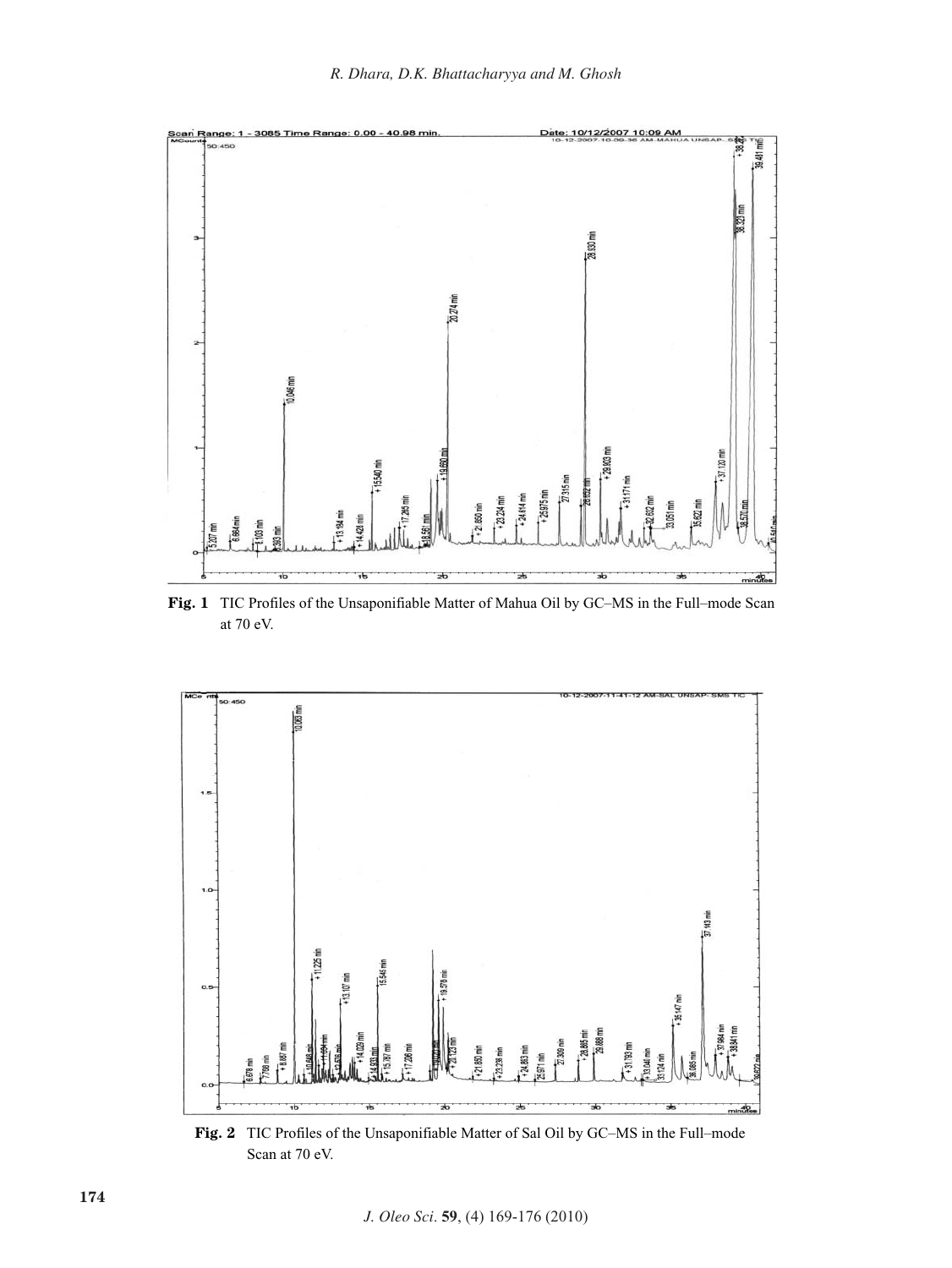

**Fig. 3** TIC Profiles of the Unsaponifiable Matter of Mango Kernel Oil by GC–MS in the Full–mode Scan at 70 eV.

shown above, the phytosterol profile of three oils clearly distinguish between the oils, indeed much more than their fatty acid compositions. The mass chromatogram also clearly demonstrate the difference in unsap composition of three oils. The characterization of these minor components will help to detect the presence of the particular oil in specific formulations and to assess its stability as well as nutritional quality of the specific oil.

#### **5 CONCLUSION**

This study has revealed qualitatively and quantitatively the particular compounds that make up the bulk of the unsaponifiable matter in the three oils and has further demonstrated the uniqueness of the composition of these compounds as being characteristic of the oil of a particular source. In many cases the composition of the minor fractions, i.e. the profiles of phytosterols and other compounds more distinctly define the genuineness of individual oils and fats along with their respective fatty acid compositions.

#### **ACKNOWLEDGEMENT**

We acknowledge the support of Mr. P.C. Jain of Progressive Exim Ltd., Raipur, M.P., India in getting the authentic samples of three oils. Acknowledgement is also due for Dr. Tapas Saha and Dr. Suparna Sen of SGS Analytical Services, Kolkata for GC–MS analysis. The financial support for this work was given by University of Calcutta as a research grant to Dr. (Ms.) Mahua Ghosh.

#### References

- 1. Bailey, E.A. *Industrial Oil and Fat Products*. 5th edn. International Publishers Inc. New York (1951).
- 2. Awad, A.B.; Fink, C.S. Phytosterols as anticancer dietary components: Evidence and mechanism of action. *J. Nutr.* 130, 2127–2130 (2000).
- 3. Pironen, V.; Lindsay, D.G.; Miettinen, T.A.; Toivo, J.; Lampi, A.M. Plant sterols: Biosynthesis, biological function and their importance to human nutrition. *J. Sci. Food Agric.* 80, 939–966 (2000).
- 4. Manorama, R.; Chinnasamy, N.; Rukmini, C. Multigeneration studies on red palm oil, and on hydrogenated vegetable oil containing mahua oil. *Food Chem. Toxicol.* 31, 369–375 (1993).